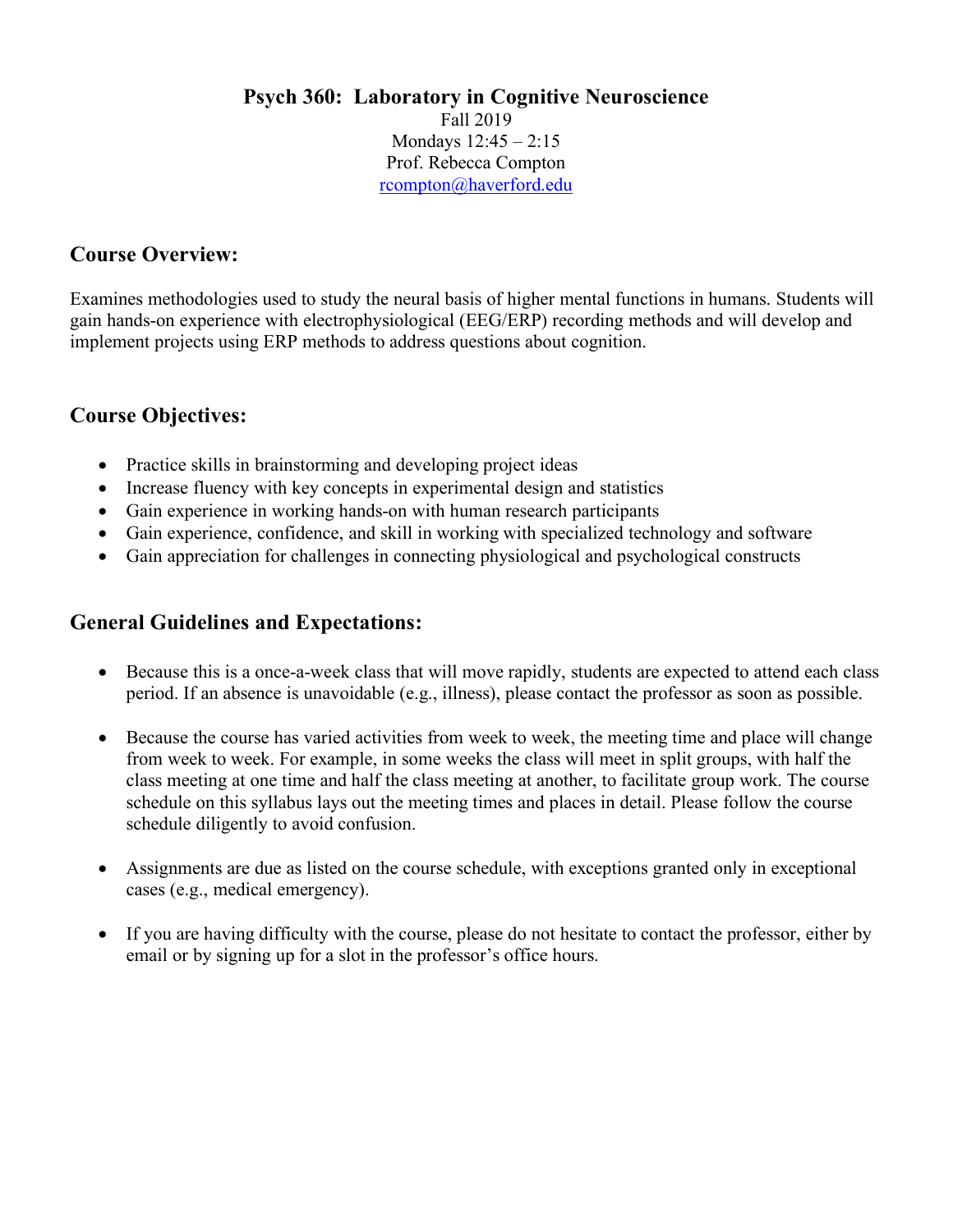# **Course Requirements and Grading**:

- 20 pts Research proposal (due by 5pm on 9/26)
- 20 pts Quizzes  $(2 \text{ (a)} 10 \text{ pts each})$
- 15 pts E-prime exercises
- 15 pts First draft of project intro/methods (due in class on 11/18)
- 30 pts Final lab report (due by noon on 12/20)
- 10 pts Participation/effort

110 pts TOTAL

### **1. Research proposal**

Your assignment is to write a 5-page proposal for a study to be carried out in the lab class using ERP methods. Your proposal will be read by the professor and by the other students in your group. Your group will then discuss the proposals of the group members and will select and develop one study for your group to actually carry out. More details about the proposal will be available on Moodle.

### **2. Quizzes**

Two short quizzes will assess your comprehension of issues in EEG/ERP methodology and analysis. The quizzes will be self-scheduled (on your own time) during the weeks listed in the schedule.

#### **3. E-Prime Exercises**

E-Prime is a software program for presenting visual and auditory stimuli and collecting participants' responses. You will be expected to gain some basic familiarity with E-prime via a tutorial lab exercise (5 pts), as well as a second exercise based on your group's project (10 pts). The purpose is to demystify Eprime and to give you a sense of its capabilities.

# **4. Lab Report**

Each student is required to write an APA-style paper reporting the study that student's group carried out. A draft of the introduction and methods will be due in-class on 11/18. The professor will provide feedback on this draft. A final version of the paper, including abstract, introduction, methods, results, discussion, reference list, and figures (where appropriate) is due at the end of the final exam period.

# **5. Participation/Effort**

Effective group lab work requires that each student make a contribution. This includes both intellectual contributions, such as helping to brainstorm ideas for the group project, and "good citizen" contributions, such as running your fair share of participants and helping to keep the lab clean and organized for others to use. Participation/effort will also be evaluated in the group project presentation scheduled for 12/9.